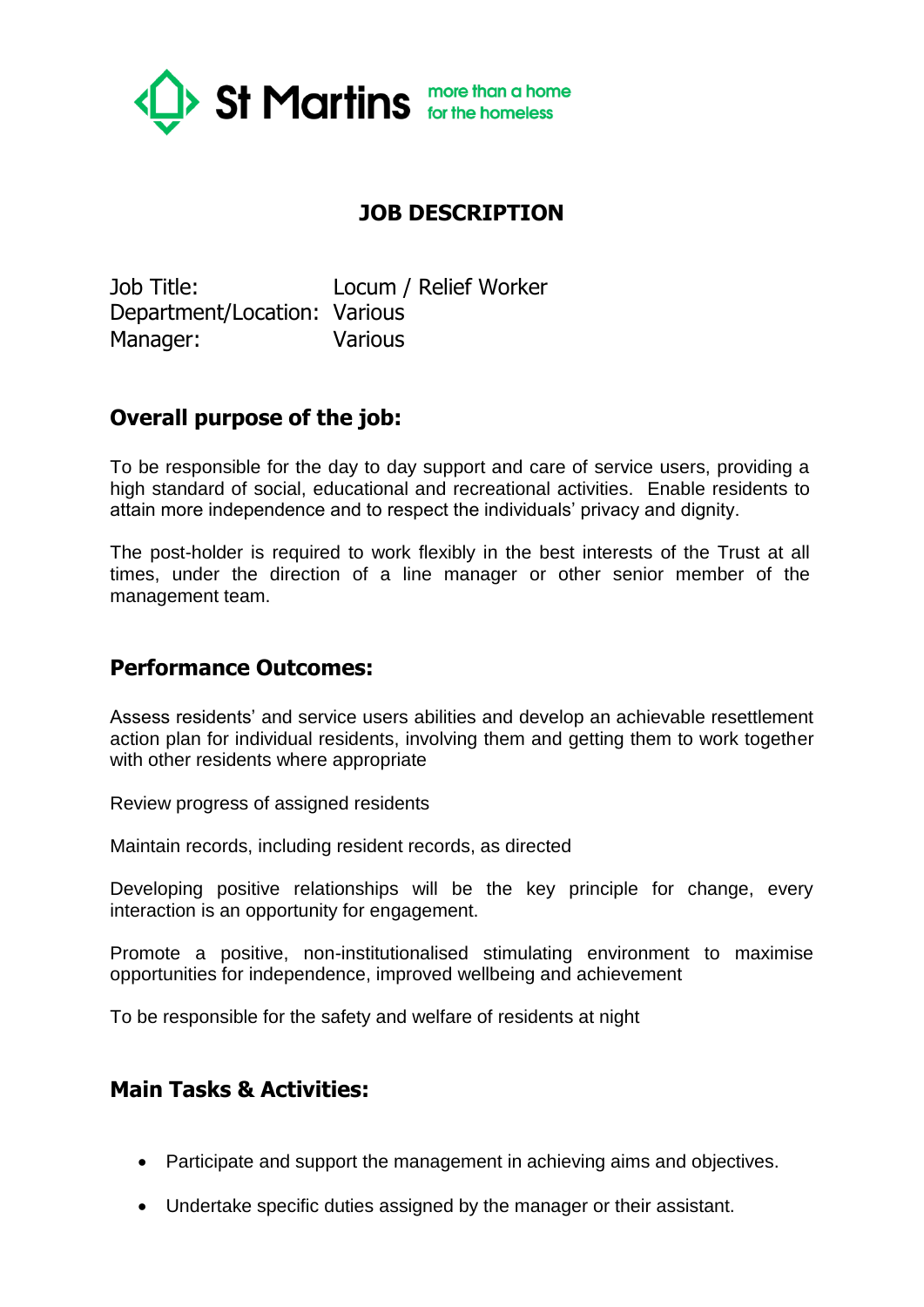

- Be supportive in the overall running of the hostel/home by following the guidance of the shift leader.
- Work with Senior Support/Project Workers to help clients achieve the goals set out in their individual support/care plans.
- Maintain confidentiality with regard to the clients and staff members and respect service users rights at all times.
- Be aware of and follow all the Trust's procedures, especially those relating to Fire, Health & Safety, etc.
- Be responsible for the security of the building and contents while on duty. Report and follow up any maintenance problems promptly in accordance with Trust policy and procedures.
- Write reports and maintain other written records, such as residents' personal notes, care plans, etc., and general records relating to the hostel/home, e.g. fire drills, office diary, log book, etc.
- Actively encourage service users to be involved in decisions affecting their lives such as routines in the home, their support/care plan, activities out of the hostel/home, etc., so that they develop increased self-confidence, experience in making decisions and independence.
- Escort service users on leisure activities, dentist, hospital appointments, etc. Help organise and take part in resident's leisure activities, providing encouragement and enthusiasm.

SIGNED BY JOB HOLDER: DATE:

SIGNED BY MANAGER: DATE: